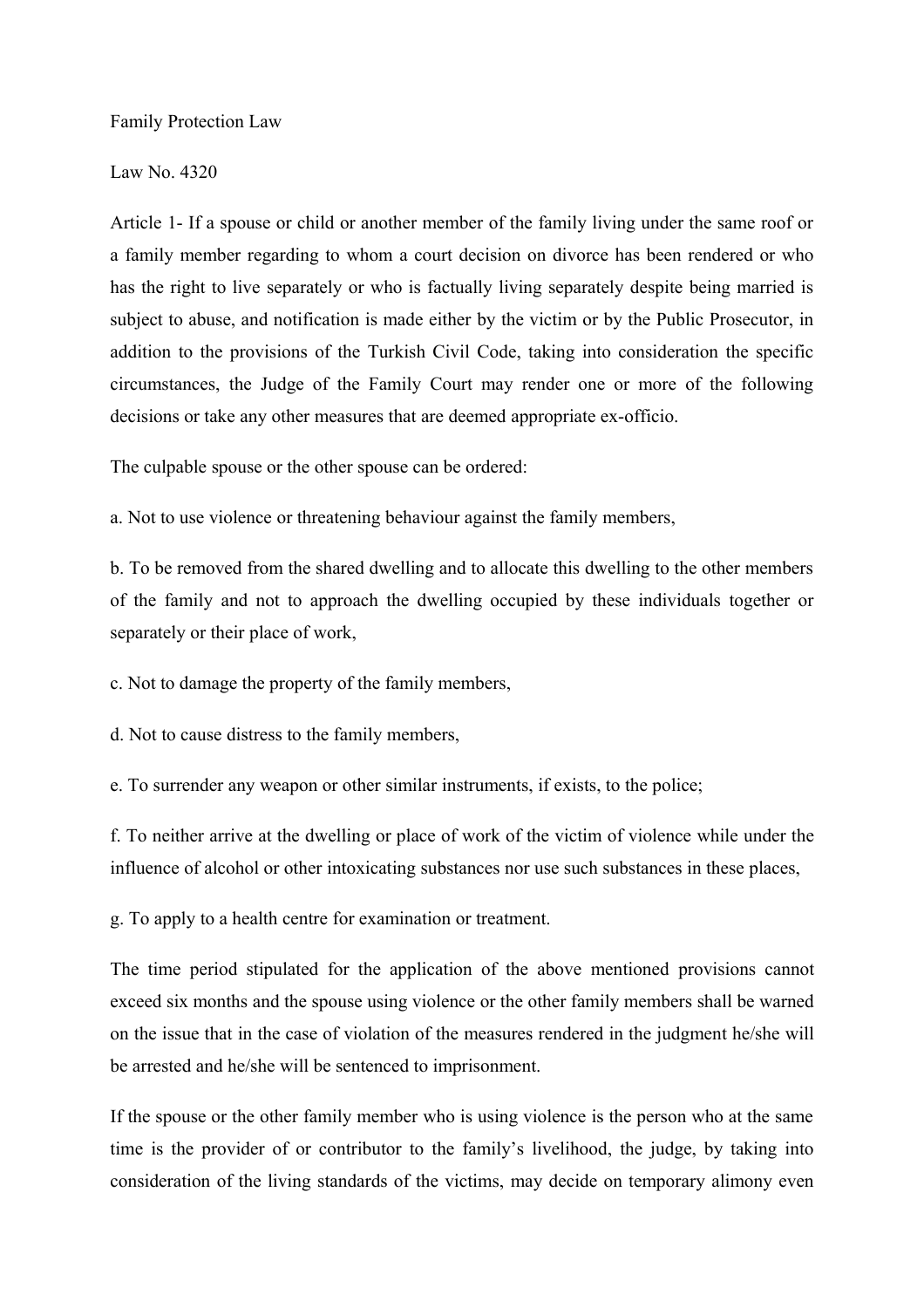without request provided that no decision on maintenance had been rendered in accordance with the provisions of the Turkish Civil Code priorly.

For the applications or executive proceedings for execution of the judgments rendered within the scope of this Law shall be free of charge.

Article 2- (Amended by the article 2 of the Law numbered 5636 and dated 26/04/2007)

A copy of the protection order shall be submitted to the Chief Public Prosecutor's Office by the court. The Chief Public Prosecutor's Office shall monitor the application of the order through the police.

In the event of the order being implemented, the police, without the need for the victim to submit a written application, shall conduct an investigation ex-officio and transfer the documents to the Chief Public Prosecutor's Office within the shortest possible time.

The Chief Public Prosecutor's Office shall file a public lawsuit at the Magistrates Court against the spouse or other family members who do not abide by the order.

Even if the act constitutes another offence, the spouse or other family members who have not abided by the protection order shall be sentenced to imprisonment for a term of three to six months.

Issues regarding application of this Law shall be regulated by by-law.

Clause 3- This Law comes into effect from the date on which it is promulgated.

Clause 4- The provisions of this Law are implemented by the Council of Ministers.

## **AİLENİN KORUNMASINA DAİR KANUN**

Kanun Numarası: 4320 Kabul Tarihi: 14/01/1998 Yayımlandığı Resmi Gazete Tarihi: 17/01/1998 Yayımlandığı Resmi Gazete Sayısı: 23233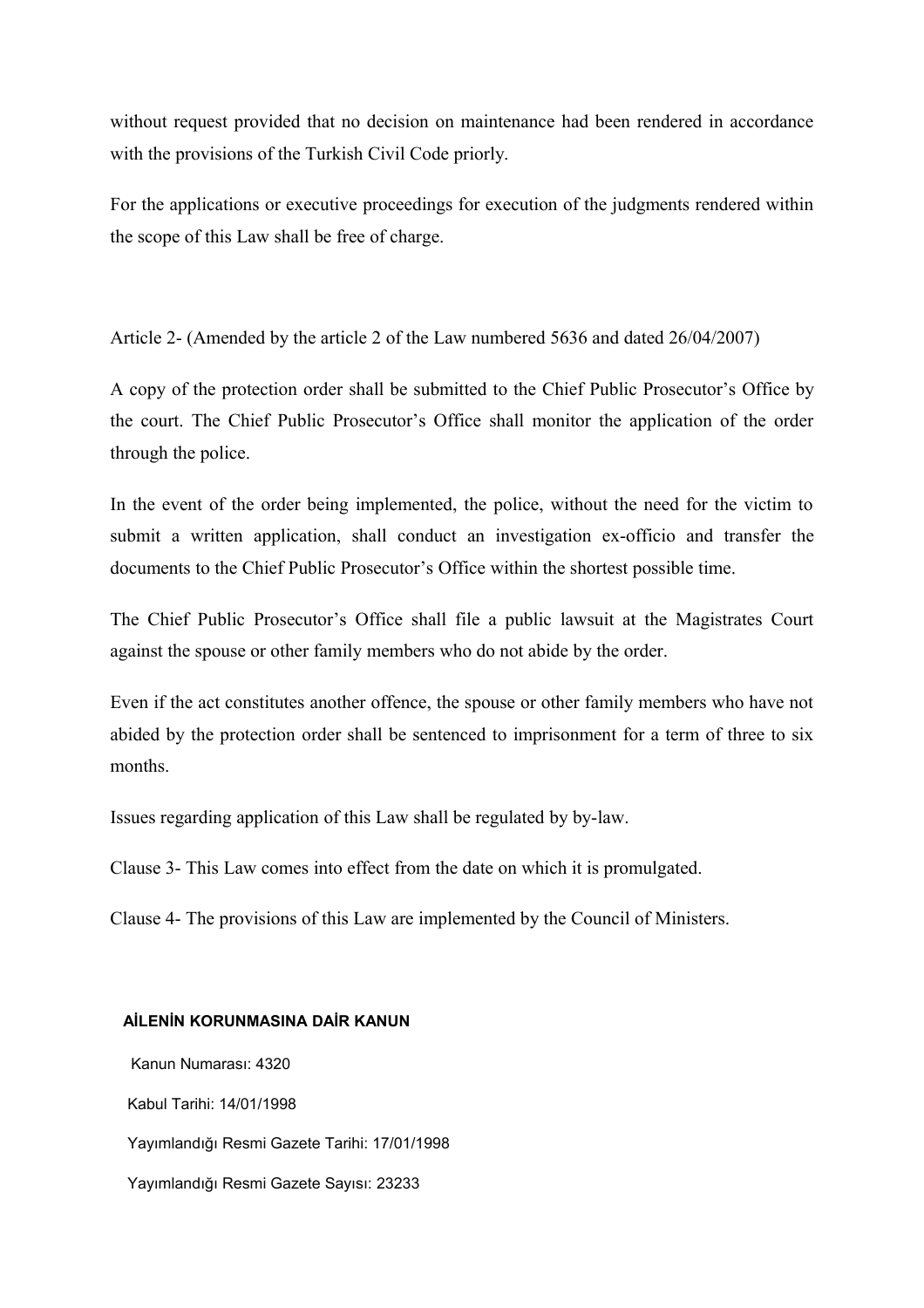## **Madde 1 -** (Değişik madde: 26/04/2007-5636 S.K./1.mad)

Türk Medenî Kanununda öngörülen tedbirlerden ayrı olarak, eşlerden birinin veya çocukların veya aynı çatı altında yaşayan diğer aile bireylerinden birinin veya mahkemece ayrılık kararı verilen veya yasal olarak ayrı yaşama hakkı olan veya evli olmalarına rağmen fiilen ayrı yaşayan aile bireylerinden birinin aile içi şiddete maruz kaldığını kendilerinin veya Cumhuriyet Başsavcılığının bildirmesi üzerine Aile Mahkemesi Hâkimi meselenin mahiyetini göz önünde bulundurarak re'sen aşağıda sayılan tedbirlerden bir ya da birkaçına birlikte veya uygun göreceği benzeri başka tedbirlere de hükmedebilir:

Kusurlu eşin veya diğer aile bireyinin;

a) Aile bireylerine karşı şiddete veya korkuya yönelik söz ve davranışlarda bulunmaması,

b) Müşterek evden uzaklaştırılarak bu evin diğer aile bireylerine tahsisi ile bu bireylerin birlikte ya da ayrı oturmakta olduğu eve veya işyerlerine yaklaşmaması,

c) Aile bireylerinin eşyalarına zarar vermemesi,

ç) Aile bireylerini iletişim araçları ile rahatsız etmemesi,

d) Varsa silah veya benzeri araçlarını genel kolluk kuvvetlerine teslim etmesi,

e) Alkollü veya uyuşturucu herhangi bir madde kullanılmış olarak şiddet mağdurunun yaşamakta olduğu konuta veya işyerine gelmemesi veya bu yerlerde bu maddeleri kullanmaması,

f) Bir sağlık kuruluşuna muayene veya tedavi için başvurması.

Yukarıdaki hükümlerin uygulanması amacıyla öngörülen süre altı ayı geçemez ve kararda hükmolunan tedbirlere aykırı davranılması halinde tutuklanacağı ve hakkında hapis cezasına hükmedileceği hususu şiddet uygulayan eş veya diğer aile bireyine ihtar olunur.

Eğer şiddeti uygulayan eş veya diğer aile bireyi aynı zamanda ailenin geçimini sağlayan yahut katkıda bulunan kişi ise hâkim bu konuda mağdurların yaşam düzeylerini göz önünde bulundurarak daha önce Türk Medenî Kanunu hükümlerine göre nafakaya hükmedilmemiş olması kaydıyla talep edilmese dahi tedbir nafakasına hükmedebilir.

Bu Kanun kapsamındaki başvurular ve verilen kararın infazı için yapılan icraî işlemler harca tâbi değildir.

## **Madde 2 -** (Değişik madde: 26/04/2007-5636 S.K./2.mad)

Koruma kararının bir örneği mahkemece Cumhuriyet Başsavcılığına tevdi olunur. Cumhuriyet Başsavcılığı kararın uygulanmasını genel kolluk kuvvetleri marifeti ile izler.

Koruma kararına uyulmaması halinde genel kolluk kuvvetleri, mağdurların şikâyet dilekçesi vermesine gerek kalmadan re'sen soruşturma yaparak evrakı en kısa zamanda Cumhuriyet Başsavcılığına intikal ettirir.

Cumhuriyet Başsavcılığı koruma kararına uymayan eş veya diğer aile bireyleri hakkında Sulh Ceza Mahkemesinde kamu davası açar.

Fiili başka bir suç oluştursa bile, koruma kararına aykırı davranan eş veya diğer aile bireyleri hakkında ayrıca üç aydan altı aya kadar hapis cezasına hükmolunur.

Bu Kanunun uygulanmasına ilişkin hususlar yönetmelikle düzenlenir.